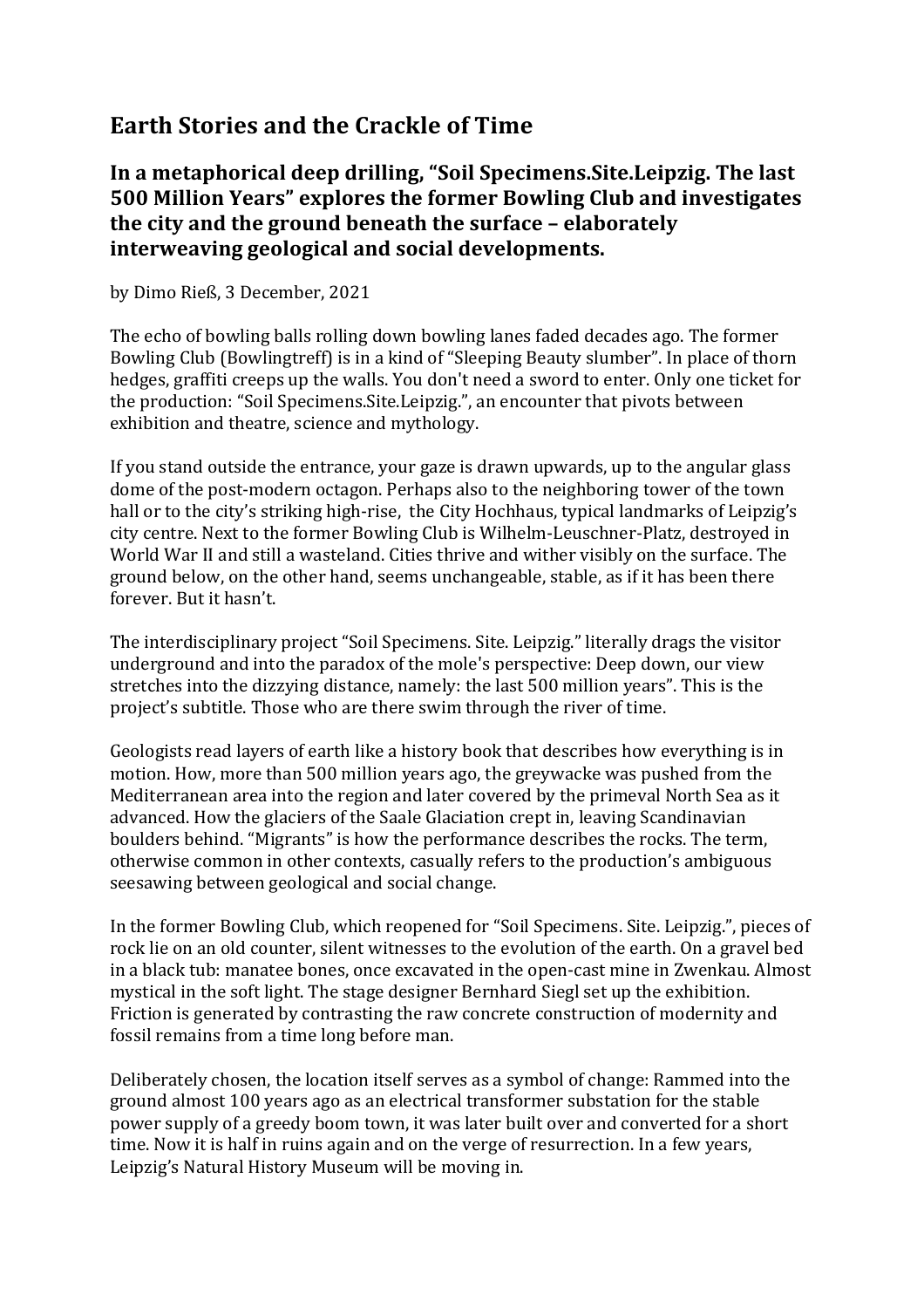As a co-producer, the Natural History Museum provided exhibits, expertise and contacts to the scientific community. The project was received with open arms, savs Ronny Maik Leder, director of the museum. In his opinion, art and science belong together. Many natural scientists, the universal scholars of past epochs, were also great artists, painters, sculptors, poets. "There are many laws in the theory of aesthetics and harmony that can be researched empirically, which is what natural science is all about." And: "It is easy to forget: science is creative. You develop new methods through new thoughts."

Uwe Gössel, the artistic director of "Soil Specimens. Site. Leipzig.", sought, at an early stage, to forge a close alliance with science. The metaphorical deep drilling was intended to expose Leipzig's soil in an interdisciplinary and multi-perspective way, guided by a collective idea. "Like a band", as Gössel describes the artistic team he has put together for this purpose. In addition to the costume designer Bernhard Siegl, the team includes the actress Annett Sawallisch, the composer and musician Mark Polscher, who set up a sound installation and plays the soprano saxophone and synthesizer live. Like the documentary filmmaker Niclas R. Middleton, who moves between geological and cultural-historical references in collage-like video images, Polscher researched on site: by inspecting, for example, the landscape wounds of the open-cast mines and translating them tonally.

Thomas Goerge, the theatre maker and costume designer (etc.) for Christoph Schlingensief, weaves short chapters of a mythologically-charged earth theatre between the essentially fact-based pillars of the performance. To do this, he has placed a red drilling rig on the bowling lane, which, instead of penetrating into the ground, digs up memories via video projection. At the same time, a choir of "townspeople" put together by Brian Völkner, roams the bowling lane. It is the undead who tell us about the past. And the three Fates, goddesses of destiny in Roman mythology,

## **Rulers of the thread of life.**

Joining the contributions of art and science, Leipzig residents top off the narrative triad. "There are people present who have a personal history in common with the Bowling Club," says Gössel. Their tales are incorporated. "At the same time, they stand for the community whose soil we are negotiating." A soil that can mean both home and homesickness. Like the performance reflected in Gudrun's story, a person, like so many others, who left Leipzig between the end of the war and the construction of the Wall. With Gudrun, Gössel adds his own family connection to the saga of Leipzig's soil. It is the life story of the theatre maker, which at the same time tells of a fate shared a thousand times over.

Thus, "Soil Specimens. Site. Leipzig." resembles a musical score that superimposes the unequal rhythms of geological history and social developments and allows them to permeate one another. It becomes clear that soil establishes the conditions for human life. In a material and ideal sense. How we deal with it defines our future.

Exhibition and performance, installation and narration, scientific knowledge and mythological narration merge into an amalgam that reflects two contemporary trends. First: experts come out of their specialist niches and work in an interdisciplinary manner again. Second: artists often reflect on aspects of the "Anthropocene", the term for the age in which man has become the decisive factor influencing his environment. A